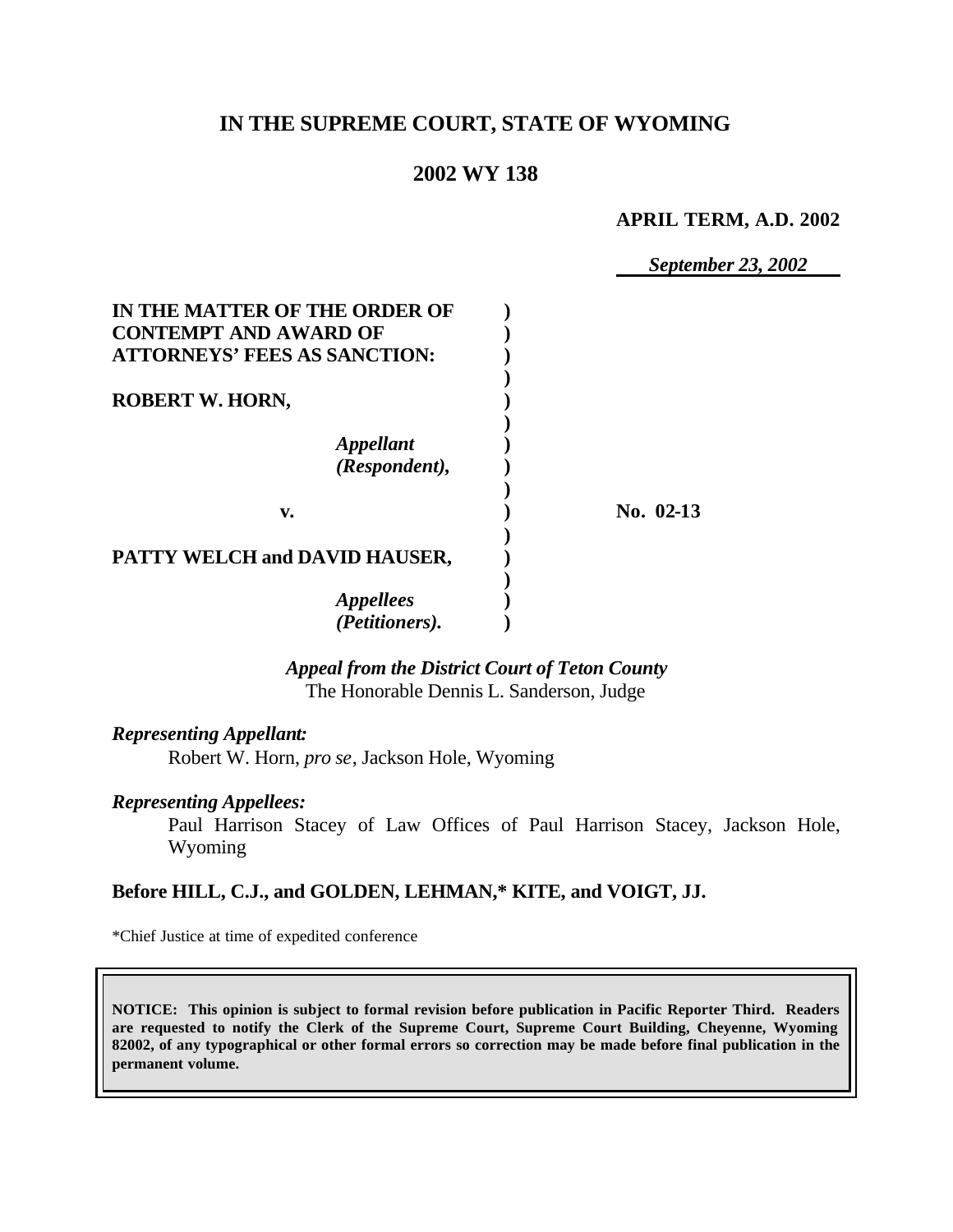KITE, Justice.

[¶1] Attorney Robert Horn appeals from an order holding him, along with his clients, in contempt of court and imposing sanctions for failing to comply with a court order and pursuing frivolous litigation tactics. We hold the trial court failed to follow the requirements of W.R.Cr.P. 42 for contempt proceedings or the requirements for violations of W.R.C.P. 11. Accordingly, we reverse the contempt order and imposition of sanctions against Mr. Horn.<sup>1</sup>

#### **ISSUES**

[¶2] Mr. Horn states the issues as follows:

I

Can a citizen be held in contempt of an order which is not directed to that citizen and does not mandate that the citizen perform or refrain from performing any specified conduct?

#### II

Is it appropriate for the court to impose a sanction for criminal contempt which compels payment for the benefit of a party rather than mandating payment to the court?

Ms. Welch and Mr. Hauser present the following issues:

#### A.

Whether the appellate court should dismiss Appellant's appeal because the judgment from which the appeal has been taken has been released[.<sup>2</sup> ]

#### B.

Whether the decision of the trial court should be affirmed based on other matters of record thereby rendering Appellant's contentions moot[.]

 $1$  Mr. Horn's clients paid the sanction and have not filed an appeal. Therefore, our holding applies to only the contempt order and sanctions against Mr. Horn.

 $2$  We previously addressed this issue on Ms. Welch and Mr. Hauser's motion to dismiss the appeal. We denied the motion and will not reconsider the issue at this stage of the appeal.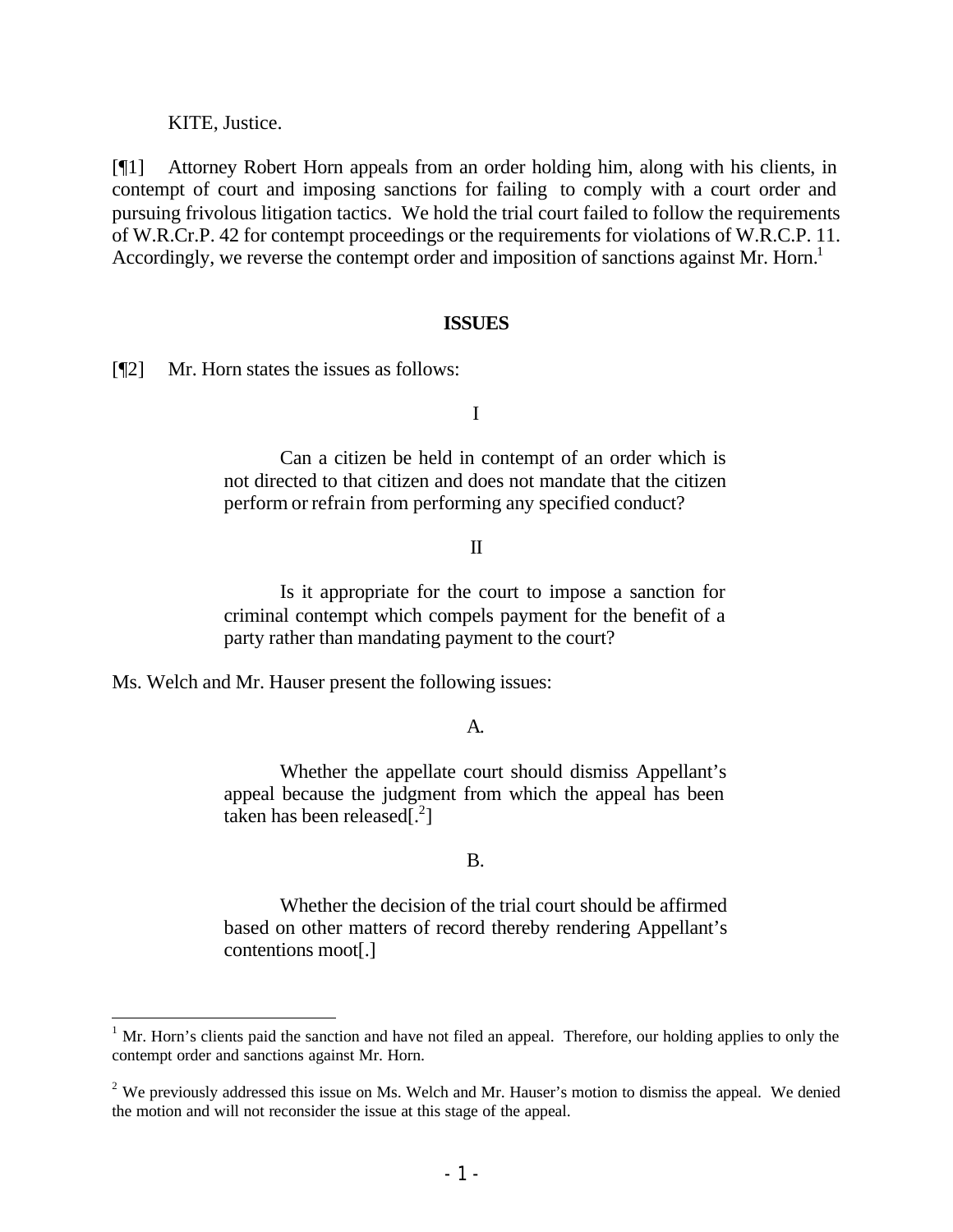Whether the trial court was within the bounds of discretion in finding Appellant, Attorney Horn, in contempt based upon making false statements to the court[.]

D.

Appellee[s] request[] that this court certify that there is no reasonable cause for this appeal, and that this court award sanctions against Appellant[.]

We view the issue as whether the trial court's order is sustainable either as an appropriate sanction for criminal contempt of court under W.R.Cr.P. 42 or as an appropriate sanction under W.R.C.P. 11.

### **FACTS**

[¶3] In 1996, Continental Investments of Wyoming, L.L.C. (Continental) purchased the Steak Pub Bar and Restaurant in Teton County and entered into an agreement with Ms. Welch and Mr. Hauser pursuant to which they agreed to act as managers of the business for Continental. Over the course of the next several months, disagreements arose between Continental and Ms. Welch and Mr. Hauser, culminating in Continental filing a complaint for breach of contract. Ms. Welch and Mr. Hauser filed a counterclaim against Continental and a third-party complaint against James G. Anderson, Jr., shareholder and manager of Continental, and Juline Christofferson, counsel for Continental. Ms. Welch and Mr. Hauser alleged they were forcibly removed from the restaurant's premises and, upon their removal, Continental, Mr. Anderson, and Ms. Christofferson took possession of personal property belonging to them, including business equipment, furniture, and fixtures. After Ms. Christofferson was named as a party, Mr. Anderson and Continental retained Mr. Horn to represent them in the proceedings.

[¶4] The trial court ordered Continental and Mr. Anderson to post a surety bond in the amount of the personal property in their possession which Ms. Welch and Mr. Hauser alleged belonged to them. On December 18, 2000, the trial court dismissed all the claims. Ms. Welch and Mr. Hauser objected, claiming the issue of Continental's continued possession of property belonging to them remained unresolved. Continental and Mr. Anderson, through Mr. Horn, responded, claiming all the property had been returned.

[¶5] Ms. Welch and Mr. Hauser filed a reply, alleging Mr. Horn's response contained deliberate misrepresentations concerning the return of the property. They alleged the representation that the property had been returned was false and Continental was deliberately perpetrating a fraud upon the court in the face of a court record clearly demonstrating the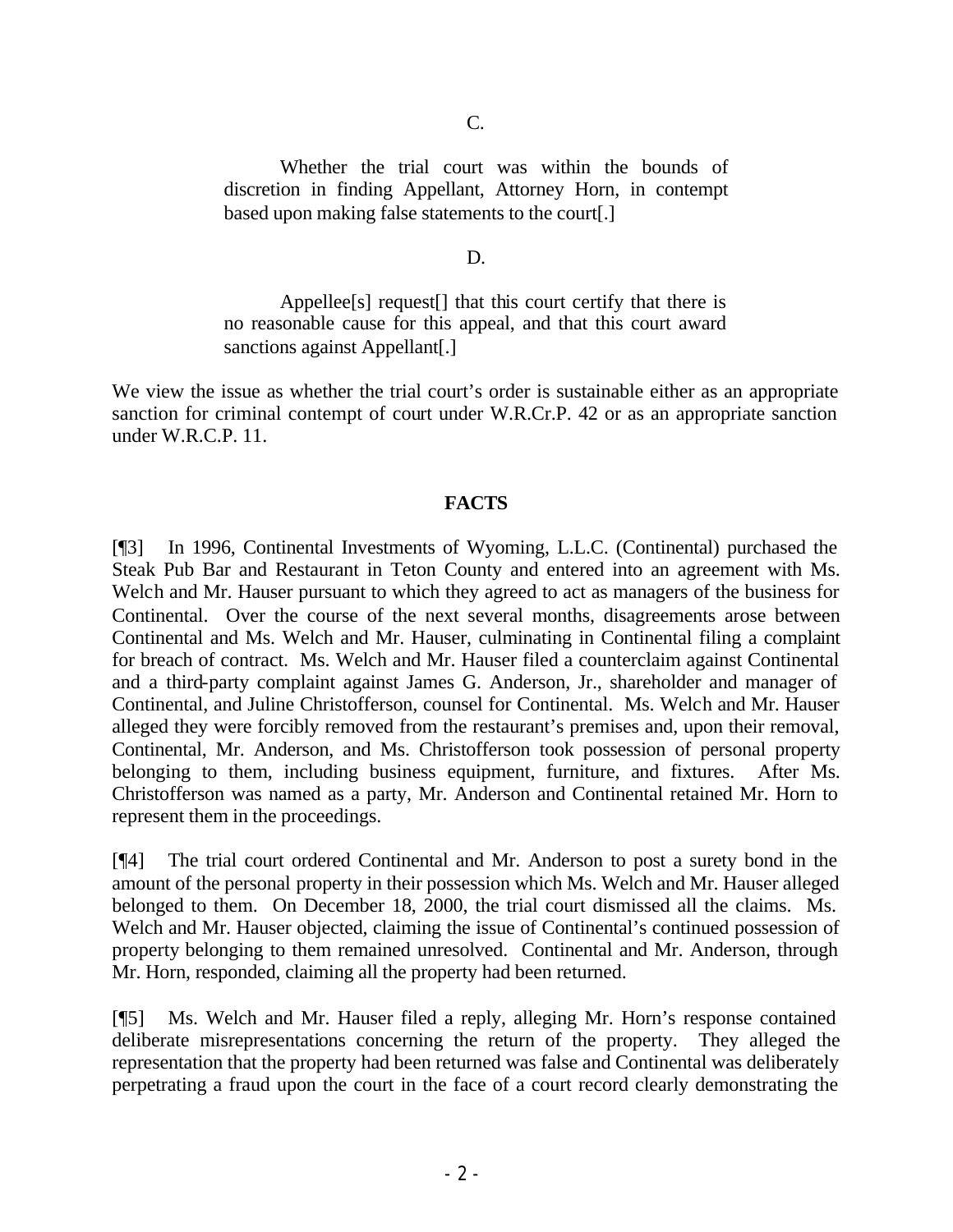property had not been returned and the bond had not been paid. They sought an order granting judgment for them in the amount of the bond.

[¶6] The trial court entered an order on February 1, 2001, dismissing all claims, allowing Mr. Anderson and Continental to keep any property in their possession belonging to Ms. Welch and Mr. Hauser, and ordering payment of the bond amount to Ms. Welch and Mr. Hauser. Mr. Horn, on behalf of his clients, filed a motion in which he again represented to the court that all property was returned to Ms. Welch and Mr. Hauser and no basis existed for requiring Continental and Mr. Anderson to pay any amount. He asked the court to enter an order nunc pro tunc reflecting the property had been fully returned. Ms. Welch and Mr. Hauser claimed Mr. Horn's motion was again deliberately misleading, contained false statements, and constituted a fraud on the court. The court denied the motion for an order nunc pro tunc on March 21, 2001.

[¶7] On April 27, 2001, Ms. Welch and Mr. Hauser requested an order compelling Continental, Mr. Anderson, and Mr. Horn to show cause why they should not be held in contempt for failing to comply with the orders requiring payment of the bond to them and asked for attorney's fees. A hearing was held September 21, 2001, at which time the trial court ruled the amount of the bond was to be turned over to Ms. Welch and Mr. Hauser. The court reserved ruling as to the issues of contempt and attorney's fees. On November 5, 2001, the trial court issued a decision letter in which it stated in relevant part:

> The second issue is whether attorney fees should be allowed for attorney services required by the post judgment Petition for Rule to Show Cause and Petition for Post Judgment Garnishment. The Court found at the hearing in Jackson, Wyoming on September 21, 2001, that there was no basis whatsoever to support Mr. Horn's assertion that the property that was subject to the surety bond of \$25,305.83, had been returned to Hauser and Welch, and that the exact amount due, if any, needed to be determined.

> This matter had been resolved previously by Judge Troughton in his Order of January 31, 2001, and in his subsequent Order of March 15, 2001, denying the Plaintiff's motion for order nunc pro tunc, based on the assertion that the property had been returned.

> *Mr. Horn's and his clients' subsequent efforts to relitigate the one issue and Mr. Horn's subsequent representation to this Judge that the property had been returned was at best frivolous, did not have any proper purpose. It was done to harass, delay or to increase the cost of litigation. See W.R.C.P. 11(b).*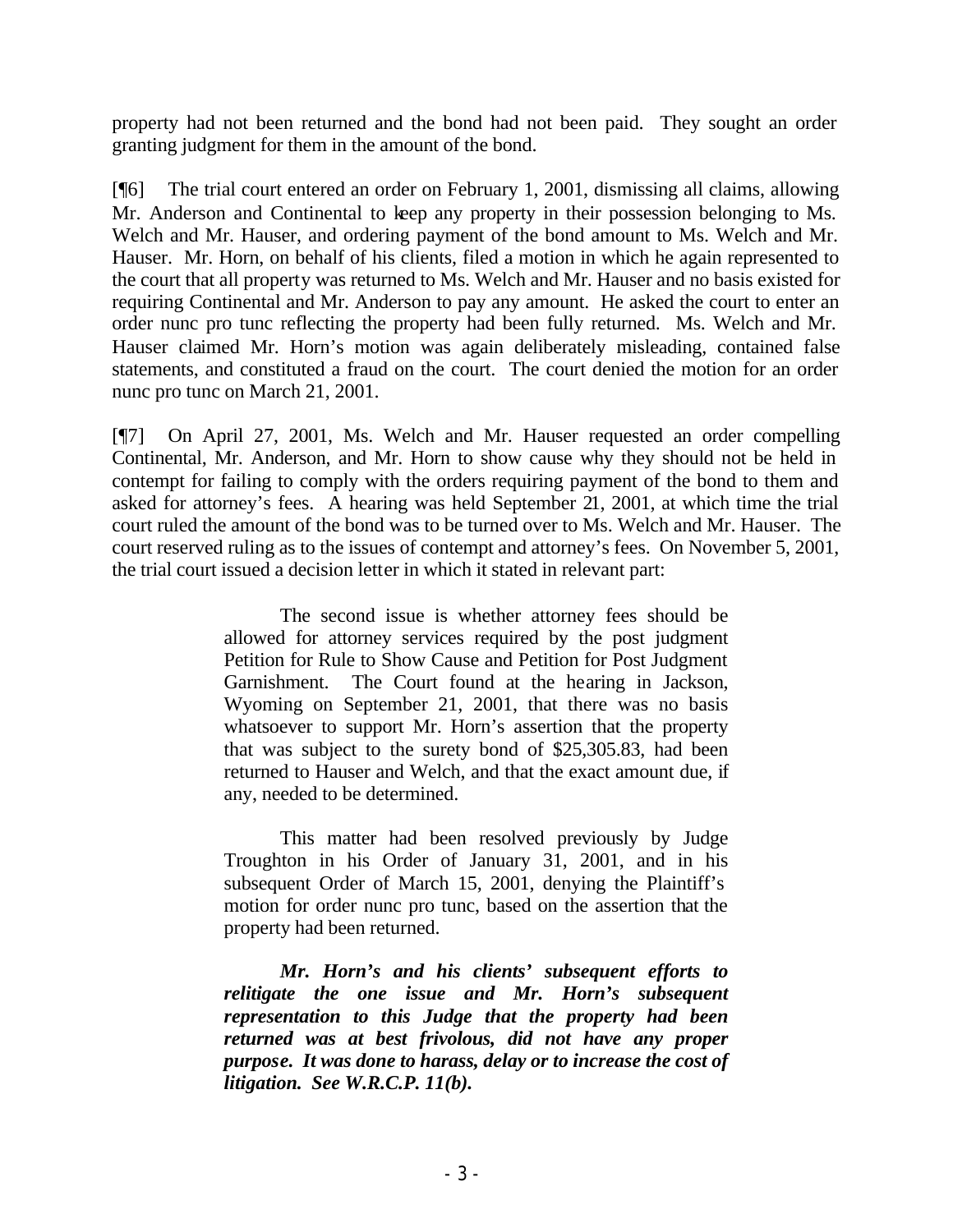The Court finds that James Anderson, Continental Investments of Wyoming, L.L.C[.] and their attorney, Robert W. Horn, are in contempt of Court for wilfully failing to abide by the order of the Court dated January 31, 2001, *and for pursuing post judgment delaying tactics which were without merit***.** If Mr. Horn believed Judge Troughton's decision was in error he should have appealed the decision rather than use the tactics and methods that were employed.

The Court further finds an *award of attorney fees incurred in opposing the frivolous efforts of Continental and Anderson is appropriate sanction* and that the amounts set forth in the affidavits are reasonable. *It makes the innocent party whole and deters future conduct of this kind.*

(Emphasis added.) Consistent with its decision letter, the court entered an order on December 3, 2001, finding Mr. Anderson, Continental, and Mr. Horn in contempt of court and ordering them to pay attorney's fees in the amount of \$5,612.88. Mr. Horn timely appealed from the contempt order.

## **STANDARD OF REVIEW**

[¶8] When reviewing an appeal from a contempt citation, we will not overturn the trial court's action except for an abuse of discretion since the inherent power to summarily punish for contempt is securely vested within a trial judge's discretion. *Horn v. District Court, Ninth Judicial District*, 647 P.2d 1368, 1375 (Wyo. 1982). The ultimate question in determining whether an abuse of discretion has occurred is whether the district court could have reasonably concluded as it did. *GGV v. JLR*, 2002 WY 19, ¶14, 39 P.3d 1066, ¶14 (Wyo. 2002); *Vaughn v. State*, 962 P.2d 149, 151 (Wyo. 1998).

[¶9] We review a trial court's determination on whether to impose W.R.C.P. 11 sanctions for an error of law. *Caldwell v. Cummings*, 2001 WY 106, ¶12, 33 P.3d 1138, ¶12 (Wyo. 2001). Such determinations are not subject to the abuse of discretion standard because a court does not enjoy discretion with respect to an error of law. *Id*.

## **DISCUSSION**

## **A. Contempt of Court**

[¶10] Mr. Horn contends the contempt order cannot be upheld because the trial court was without authority to hold him in contempt since he was not a party to the action, had no obligation to pay any amount of money to Ms. Welch or Mr. Hauser, and was not subject to any court mandate requiring payment. In making this argument, Mr. Horn focuses on the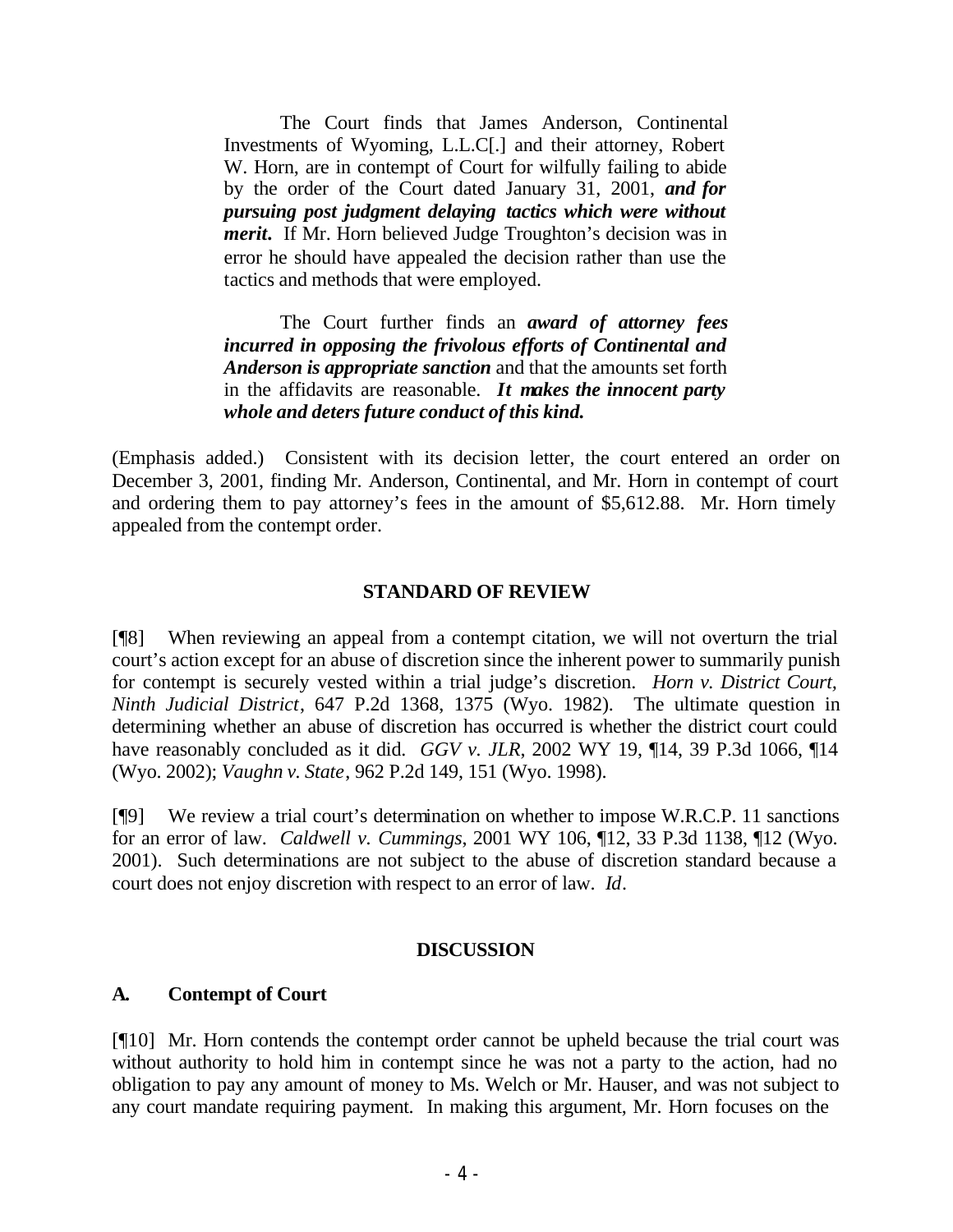portion of the contempt order that states, "Respondents willfully failed to pay the monies ordered by the court to be paid by them as sureties." We find it unnecessary to decide whether the trial court had authority to hold Mr. Horn in contempt for failing to pay the judgment because it is clear from the record other grounds existed, separate and apart from failure to pay the judgment, to support the contempt order.

[¶11] In its decision letter, the trial court described Mr. Horn's actions and representations as frivolous; without any proper purpose; and done to harass, delay, or increase the cost of litigation. The trial court found Mr. Horn in contempt of court not only for willfully failing to pay the judgment but also for "pursuing post judgment delaying tactics which were without merit." Findings of this nature are sufficient to support an order of contempt whether or not the trial court also based its order on any failure by Mr. Horn to see that the judgment was paid. W.R.Cr.P. 42.

[¶12] Mr. Horn next argues that the contempt order cannot be upheld as a criminal contempt because the trial court did not follow the procedural mandates of W.R.Cr.P. 42 and it ordered payment of attorney's fees to the opposing party rather than imposing a penalty to be paid to the court. We agree with Mr. Horn's argument insofar as it characterizes the contempt order here as criminal rather than civil in nature. A contempt is considered civil when the punishment is wholly remedial, serves only the purposes of the complainant, and is not intended as a deterrent to offenses against the public. *Horn*, 647 P.2d at 1373. A civil contempt is generally intended to compel a party to comply with a lawful court order while a criminal contempt is punitive in nature and is enforced so the authority of the law and the court will be vindicated. *Id*. Stated simply, the primary purpose of criminal contempt is to punish while the primary purpose of civil contempt is to coerce. *Anderson v. Anderson*, 667 P.2d 660, 662 (Wyo. 1983); *Horn*, 647 P.2d at 1373. Appellate courts are obligated to decide whether a contempt is civil or criminal based on the reasons for a particular penalty. *Id*.

[¶13] In its decision letter, the trial court found Mr. Horn and his clients in contempt for willfully failing to abide by its earlier order and for pursuing frivolous delaying tactics. The trial court imposed payment of attorney's fees as a sanction for the express purpose of making the innocent party whole *and* deterring future like conduct. Thus, the contempt order was both civil and criminal in nature. Where both criminal relief and civil relief are imposed in a contempt order, the criminal feature is dominant and fixes the order's character for purposes of review. *United Mine Workers of America, Local 1972 v. Decker Coal Company*, 774 P.2d 1274, 1281 (Wyo. 1989).

[¶14] Having determined the contempt citation is criminal in nature, we turn to the question of whether the trial court followed proper procedures in holding Mr. Horn in contempt. W.R.Cr.P. 42 provides the procedures that must be followed for direct and indirect contempt. Direct contempt contemplates acts committed in the court's immediate view and presence, including those which tend to interrupt judicial proceedings or the court's business. W.R.Cr.P. 42(a)(1). Acts not committed in the court's immediate presence and of which the court has no personal knowledge, including an attorney's willful neglect or violation of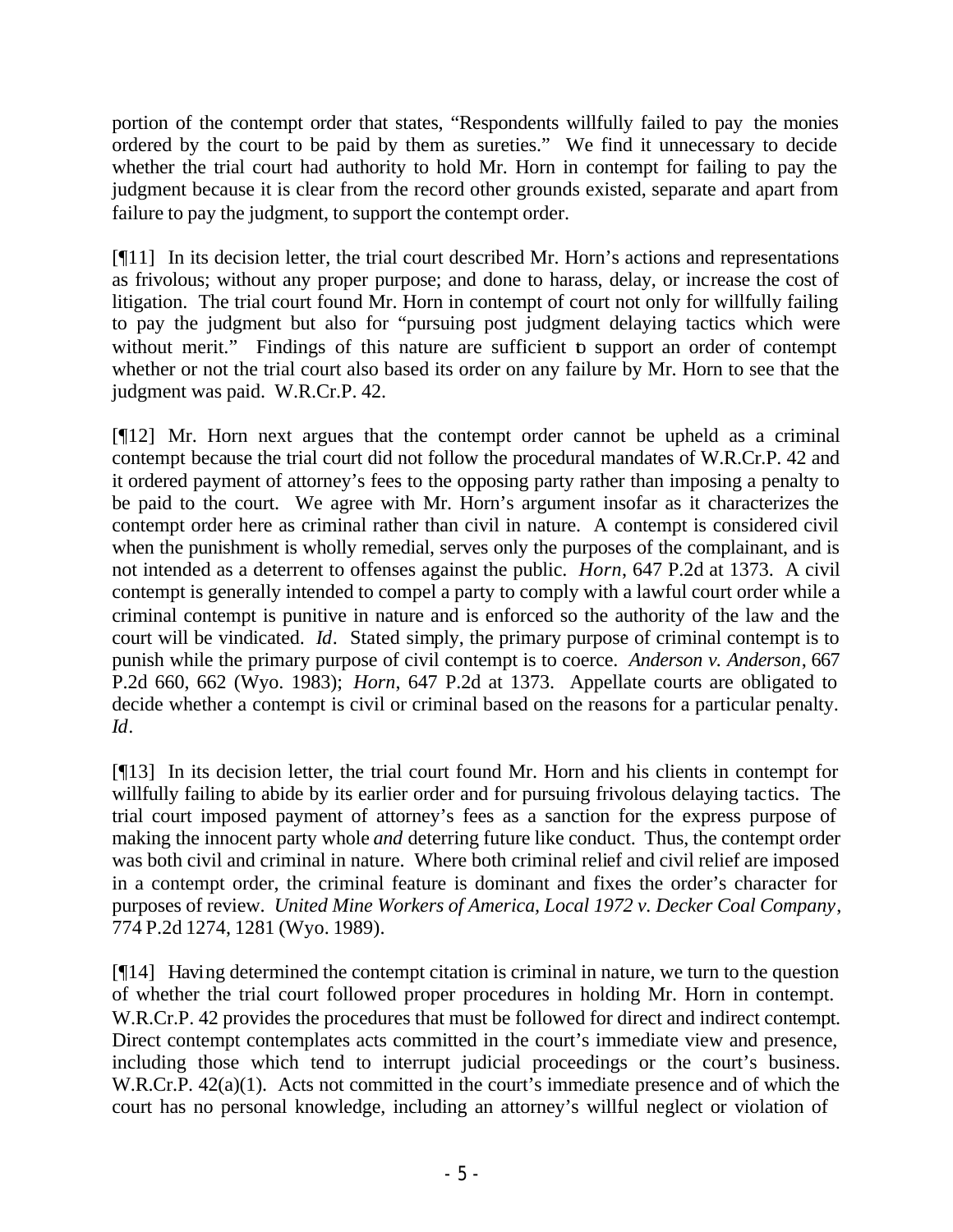duty, a party's deceit or abuse of process, disobedience of a court order, and other unlawful interferences with court processes or proceedings, constitute indirect contempt. W.R.Cr.P.  $42(a)(2)$ . We need not determine whether the contempt in this case is direct or indirect because we find the trial court failed to follow the procedures set forth for either.

[¶15] W.R.Cr.P. 42(b), governing direct contempt, requires a trial court to inform the accused of the accusation against him, give him an opportunity to show why he should not be held in contempt, and allow him to present evidence of mitigating circumstances. Upon an adjudication of guilt, the sentence for direct contempt is to be pronounced in open court and reduced to writing. W.R.Cr.P. 42(c), governing indirect contempt, requires the trial court to issue an order directed to the accused stating the essential facts which support the contempt charge and requiring him to appear and show cause why he should not be held in contempt. W.R.Cr.P. 42(c) also requires an arraignment for the purpose of entering a plea; a hearing to determine guilt or innocence; a judgment of guilty or not guilty; and, in the event of a judgment of guilty, a judgment reciting the facts constituting the contempt.

[¶16] Neither the procedures for direct contempt nor those for indirect contempt were followed in this case. The trial court did not inform Mr. Horn of the accusation against him; did not inform him of his right to present evidence of mitigating circumstances; and, upon an adjudication of guilt, did not pronounce the sentence in open court as required by W.R.Cr.P. 42(b) for direct contempt proceedings. The trial court also did not issue an order directed to Mr. Horn stating the essential facts supporting the contempt charge, hold an arraignment, hold a hearing to determine guilt or innocence, or enter a judgment of guilty reciting the facts constituting the contempt as required by W.R.Cr.P. 42(c).

[¶17] The only notice Mr. Horn received as to the accusation against him was the April 27, 2001, petition filed by Ms. Welch and Mr. Hauser requesting an order requiring him to show cause why he should not be held in contempt. The trial court never informed Mr. Horn in writing or otherwise of the accusation against him, nor did it advise him in any fashion of the essential facts supporting the accusation. The only hearings relating to the contempt issue were a hearing on Mr. Horn's motion to compel the attendance of witnesses to testify at the contempt hearing; a scheduling hearing in which the trial court indicated it would not allow testimony at the contempt hearing; and the September 21, 2001, hearing in which the court reserved ruling on the contempt issue. During the September 21, 2001, hearing, no evidence or sworn testimony was presented; the court heard only the arguments of counsel; and Mr. Horn was not advised at any time of his right to present evidence or, in the case of indirect contempt proceedings under W.R.Cr.P.  $42(c)(4)$ , compel the attendance of witnesses. The only "facts" recited in support of the order of contempt were, Mr. Horn and his clients willfully failed to pay the monies ordered by the court and pursued postjudgment tactics without legal or factual merit. Regardless of whether Mr. Horn's conduct is characterized as direct contempt or indirect contempt, the trial court failed to follow required procedures.

[¶18] When imposing criminal contempt, a court must comply with the due process requirements of W.R.Cr.P. 42. *Honan v. Honan*, 809 P.2d 783, 786 (Wyo. 1991). In considering direct contempt, we have said courts must be meticulously careful to observe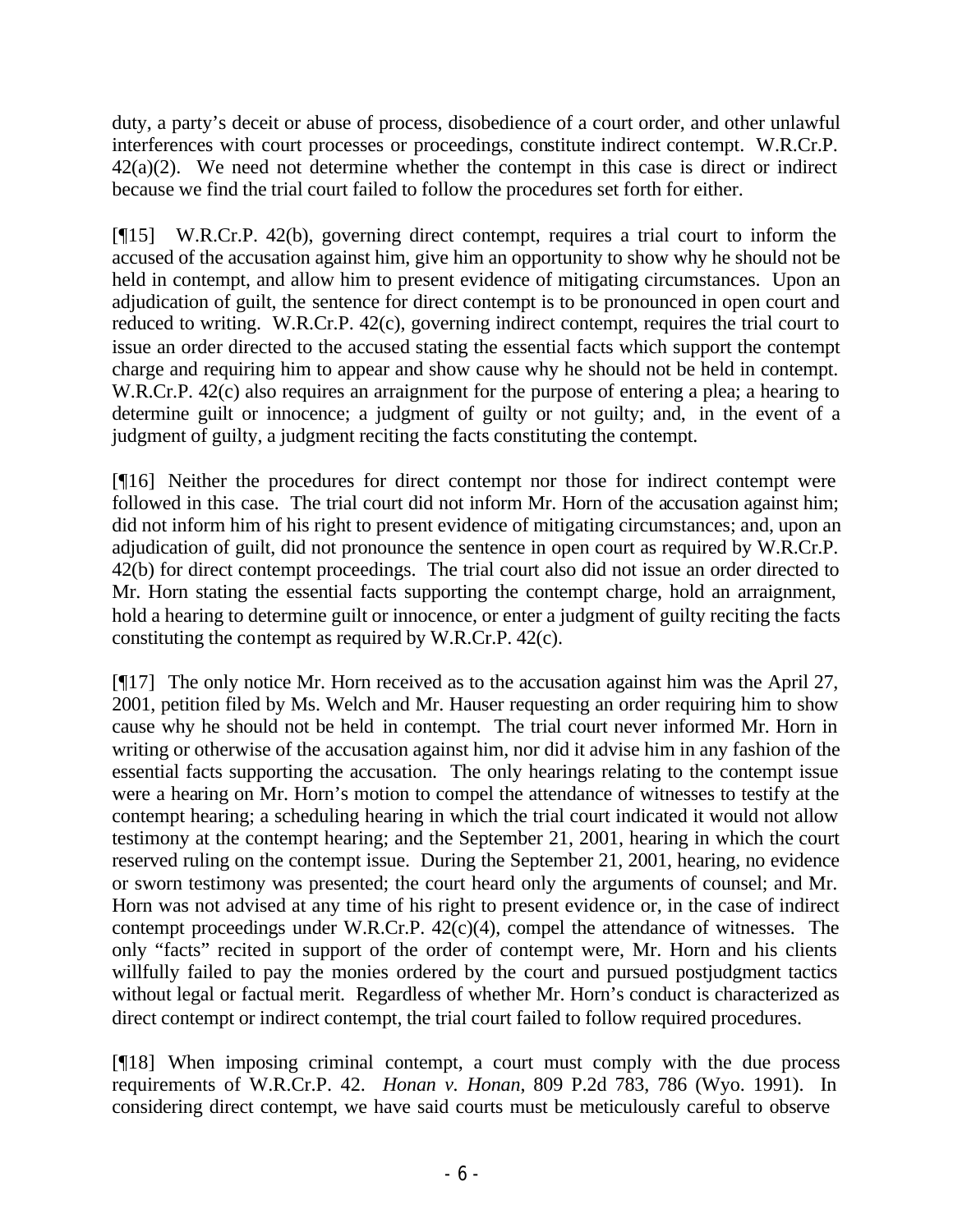procedural safeguards. *Townes v. State*, 502 P.2d 991, 993 (Wyo. 1972). We also have said indirect contempt proceedings can only be prosecuted upon notice stating the time and place of the hearing and allowing a reasonable time for preparation of a defense. *Tracy, Green & Company v. Warner*, 704 P.2d 1306, 1308 (Wyo. 1985). Absent such notice, the court never obtains jurisdiction to proceed. *Id*. Whether the contempt here is direct or indirect, the trial court did not follow the proper procedures. Accordingly, the contempt order cannot stand.

[¶19] Having concluded the order of contempt cannot be sustained under W.R.Cr.P. 42, we find it unnecessary to address Mr. Horn's assertion that the trial court improperly ordered payment of sanctions to the opposing party rather than to the court.

# **B. W.R.C.P. 11**

[¶20] Ms. Welch and Mr. Hauser argue that Mr. Horn's contentions are moot because, regardless of the validity of the contempt order, Mr. Horn was properly sanctioned for making frivolous representations for improper purposes in violation of W.R.C.P. 11. As previously set forth in this opinion, the trial court in its decision letter concluded there was no basis for Mr. Horn's assertions that the property was returned to Ms. Welch and Mr. Hauser. The trial court further concluded Mr. Horn's assertions to that effect were frivolous; without proper purpose; and done to harass, delay, or increase the cost of litigation.

[¶21] The decision letter cites W.R.C.P. 11. The contempt order, however, does not. The rule authorizes the court to impose sanctions, after notice and an opportunity to respond, against the offending attorney or party upon a determination the rule has been violated. The rule provides two procedures for initiating proceedings for sanctions for filing frivolous claims:

> (c) Sanctions. If, after notice and a reasonable opportunity to respond, the court determines that subdivision (b) has been violated, the court may, subject to the conditions stated below, impose an appropriate sanction upon the attorneys, law firms, or parties that have violated subdivision (b) or are responsible for the violation.

> > (1) How Initiated.

(A) By Motion. A motion for sanctions under this rule shall be made separately from other motions or requests and shall describe the specific conduct alleged to violate subdivision (b). It shall be served as provided in Rule 5, but shall not be filed with or presented to the court unless, within 21 days after service of the motion (or such other period as the court may prescribe), the challenged paper, claim, defense, contention, allegation, or denial is not withdrawn or appropriately corrected. . . .